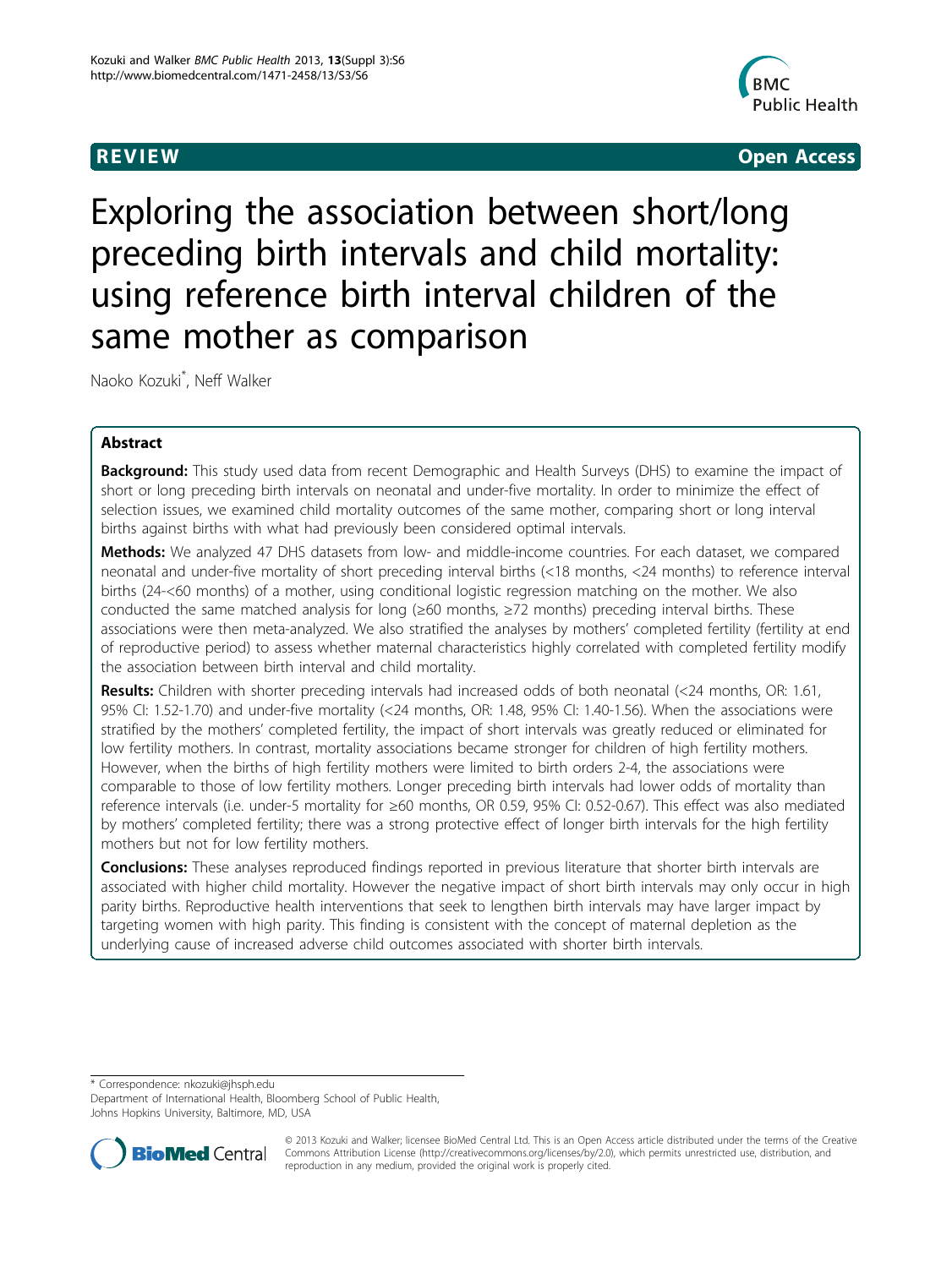# Introduction

Short and long preceding birth intervals, or time between a birth and the subsequent birth, have previously been linked to adverse child outcomes [\[1-5\]](#page-9-0). With short intervals, some have proposed maternal depletion as the causal mechanism; mothers may not have had enough time to recuperate physiologically from the previous birth [[6,7\]](#page-9-0). Others have speculated that there may be an effect related to resource distribution within the family; if a mother has children closely spaced together, her resources in terms of food, money, time, and ability to provide for each child may be limited. For long intervals, a woman's reproductive capacity may decline and return to the primiparous state if birth intervals are overly long [[8\]](#page-9-0). There remains a possibility that the birth interval associations reported in previous literature are strongly confounded. Short intervals may be heavily correlated with poor socioeconomic status, lack of access to health care services, low education, and other factors that are associated with adverse child outcomes [[9\]](#page-9-0), while long intervals may be a direct product of miscarriages and stillbirths between live births or of infertility. These maternal traits may make children vulnerable regardless of birth interval.

In our analysis, we seek to estimate the association between birth intervals and child mortality, and the extent to which this association can be explained by physiology versus environmental causes. The literature reporting birth interval associations have mainly used cross-sectional data, and have sought to remove possible confounding effects such as maternal age, parity, and socioeconomic status from the birth interval-mortality association. To better extricate possible residual confounding from the true association, we use new analytic approaches on Demographic and Health Survey (DHS) data. We compare child mortality of risky interval and reference interval births of the same mother; by examining child mortality risk with a mother as the unit, we better control for residual confounding that cannot be addressed statistically. We also restrict the analysis to births that occurred when women were ages 18-<35 to eliminate age as a potential confounder rather than relying on statistical control. Finally, we only include women who were over age 35 at the time of the survey. This allows us to derive her fertility at the end or near the end of her reproductive period (completed fertility), which we will then use as a proxy for maternal characteristics that may possibly alter the association between birth intervals and child mortality.

The overarching purpose of this paper and other papers in this supplement is to investigate the possible impact of contraceptive usage and its ensuing drop in fertility on the rates of child and maternal mortality. The findings will inform what biological links between reproductive health-related exposures and child mortality should be included in the Lives Saved Tool (LiST). LiST is a software package that estimates the impact of scaling up interventions on reducing maternal and child mortality, stillbirths, and other outcomes such as stunting and wasting in low- and middle-income countries [[10\]](#page-9-0). *LiST* has been developed within Spectrum [\[11\]](#page-9-0), which links *LiST* to a family planning module; currently in the model, the number of pregnancies and resulting maternal and child deaths and stillbirths decrease as contraceptive use goes up. We seek to better understand the complex associations linking contraceptives, birth intervals, and their associations with child mortality, and update the LiST model with best available evidence.

# Methods

#### Datasets

DHS are performed in many low- and middle-income countries and provide a broad range of nationally-representative information related to health. These surveys include full birth histories for women aged 15-49 living in a household. We identified a total of 49 datasets from more recent DHS surveys (Phase V: 29 Africa, 8 Asia, 5 Americas, 7 North Africa/Central Asia/Europe). We did not include surveys from Sao Tome and Principe and Ukraine due to low number of overall births and low number of high fertility births, resulting in 47 countries included in the analyses. If multiple Phase V surveys were conducted in a single country, we used the most recent survey.

#### Selection of mothers and births

We first limited our analyses to children of mothers who were over 35 years of age at the time of survey. A separate analysis found that children of women with high fertility at the end of her reproductive period have higher mortality risk than those born to women with low fertility, regardless of birth order [[12\]](#page-9-0). This suggests that birth interval may have differential impact on a child's mortality, depending on characteristics associated with the mother's completed fertility. By limiting mothers to those who were age 35 or above at the time of interview, we can obtain maternal fertility that is close to, if not exactly, the final fertility at the end of the mother's reproductive period. We stratify the analysis by low and high fertility mothers to see if maternal characteristics correlated with completed fertility would modify the association between birth intervals and child mortality outcomes. For these women, we excluded births that occurred when they were either below 18 or over 35 years of age to eliminate age as a possible confounder.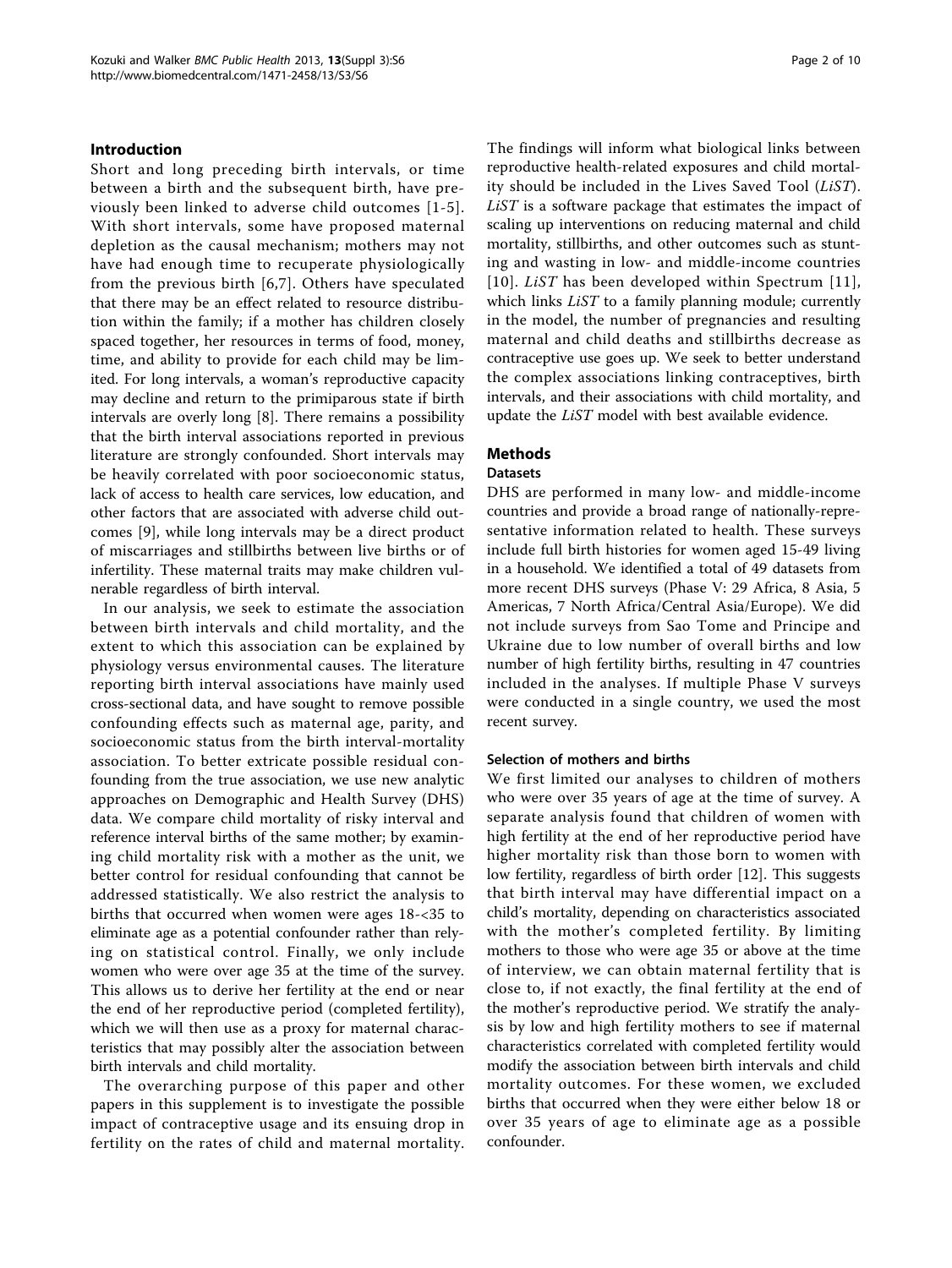Survival or death by 28 days (neonatal mortality) and five years of age (under-five mortality) were recorded for the included births. Preceding birth interval is available for each child in the datasets, aside from first births. When looking at under-five mortality as an outcome, we excluded any births that occurred in the five years before the mother completed the survey, as we cannot fairly assess survivorship at age five. Similarly for neonatal mortality, we did not include any births that occurred in the month prior to the mother completing the survey.

# Analysis

We examined two different cut-offs for short intervals (<18 months and <24 months) and two different cut-offs for long intervals ( $\geq 60$  months and  $\geq 72$  months). 24-<60 month was used as the reference interval for all analyses, based on previous literature reporting this interval as optimal. We conducted conditional logistic regression for each of the aforementioned short or long intervals as the exposed group, matched on the mother. Then, the same analyses were conducted stratified by maternal completed fertility. Mothers who had four or fewer live births were categorized as low completed fertility and mothers who had five or more live births were categorized as high completed fertility, given the mothers were age 35 or older at the time of the survey. (All mentions of fertility hereafter refer to the mothers' completed fertility.) In order to infer if short or long birth intervals make an impact on all births or only following a cumulative effect after numerous births, we re-ran the same analysis for high fertility mothers, but limiting the children included in the analysis to birth orders 2-4.

For each of the above analyses, the country-level associations were meta-analyzed using the metan command in Stata. We also meta-analyzed the country-level associations by DHS region (Sub-Saharan Africa, Americas, Asia, North Africa/Central Asia/Europe). We used random effects models for the meta-analysis to control for heterogeneity across countries. Stata Version 12 was used for the analyses.

# Results

We present the results in two sections. First we show the neonatal and under-5 mortality odds ratios for short preceding birth intervals and then for long preceding birth intervals. We then run the same analyses stratified by mothers' completed fertility. For both sets of analyses, we also present the results by region. The sample sizes and odds ratios by country are available in Additional File [1](#page-8-0) Supplemental Tables 1a-b for under-5 mortality and Supplemental Tables 2a-b for neonatal mortality.

#### Short interval

We found that children who are born after short birth intervals have increased odds of both neonatal and under-5 mortality compared to their siblings born after a regular birth interval. Having a <18 month interval had 82% increased odds (95% CI: 1.55-1.79) of neonatal mortality and 66% increased odds (95% CI: 1.55, 1.79) of under-five mortality, compared to those born after 24-<60 month intervals. The <24 month interval had a slightly attenuated effect size of 61% increased odds (95% CI: 1.52, 1.70) of neonatal mortality and 48% increased odds (95% CI: 1.40, 1.56) of under-five mortality. (See Table [1](#page-3-0) for odds ratios for short birth intervals). This adverse association of short birth intervals remained when the mortality risks were stratified by region. In general, Africa had the smallest effect size and the Americas the largest. (See Figure [1](#page-3-0) for under-five mortality associations. Neonatal mortality associations not pictured.)

#### Long interval

Contrary to other studies, we found that children who are born after long birth intervals have lower odds of neonatal and under-five mortality than their siblings born after a reference birth interval. Having ≥60 month birth interval had 20% decreased odds (95% CI: 0.67- 0.95) of neonatal mortality and 41% decreased odds (95% CI: 0.52-0.67) of under-five mortality compared to their siblings born after a 24-<60 month interval. The odds of mortality remained similar when examining birth interval ≥72 months. (See Table [1\)](#page-3-0) When analyzed by region, only Asia for the ≥60 month cut-off had statistically significant protective odds for neonatal mortality. For under-five mortality the lower odds of death remained significant for Africa, Asia and Latin America for both  $\geq 60$  and  $\geq 72$  month intervals. There was no statistically significant association for the North Africa/ Central Asia/Europe region. (See Figure [2](#page-4-0) for under-five mortality associations, neonatal mortality associations not pictured.)

#### Stratification by maternal completed fertility

In a separate study in this supplement, we saw large differences in mortality risk between children of high completed fertility (five or more live births) and low completed fertility (four or fewer live births) mothers, even after controlling for confounders [[12\]](#page-9-0). The differences in characteristics between these two categories of mothers are reflected in Supplemental Table 2 of the aforementioned study [[12](#page-9-0)], where we compare socioeconomic backgrounds (maternal education, wealth quintile, proportion living in rural areas) of high fertility and low fertility mothers in each country. We see a consistent trend across countries that low completed fertility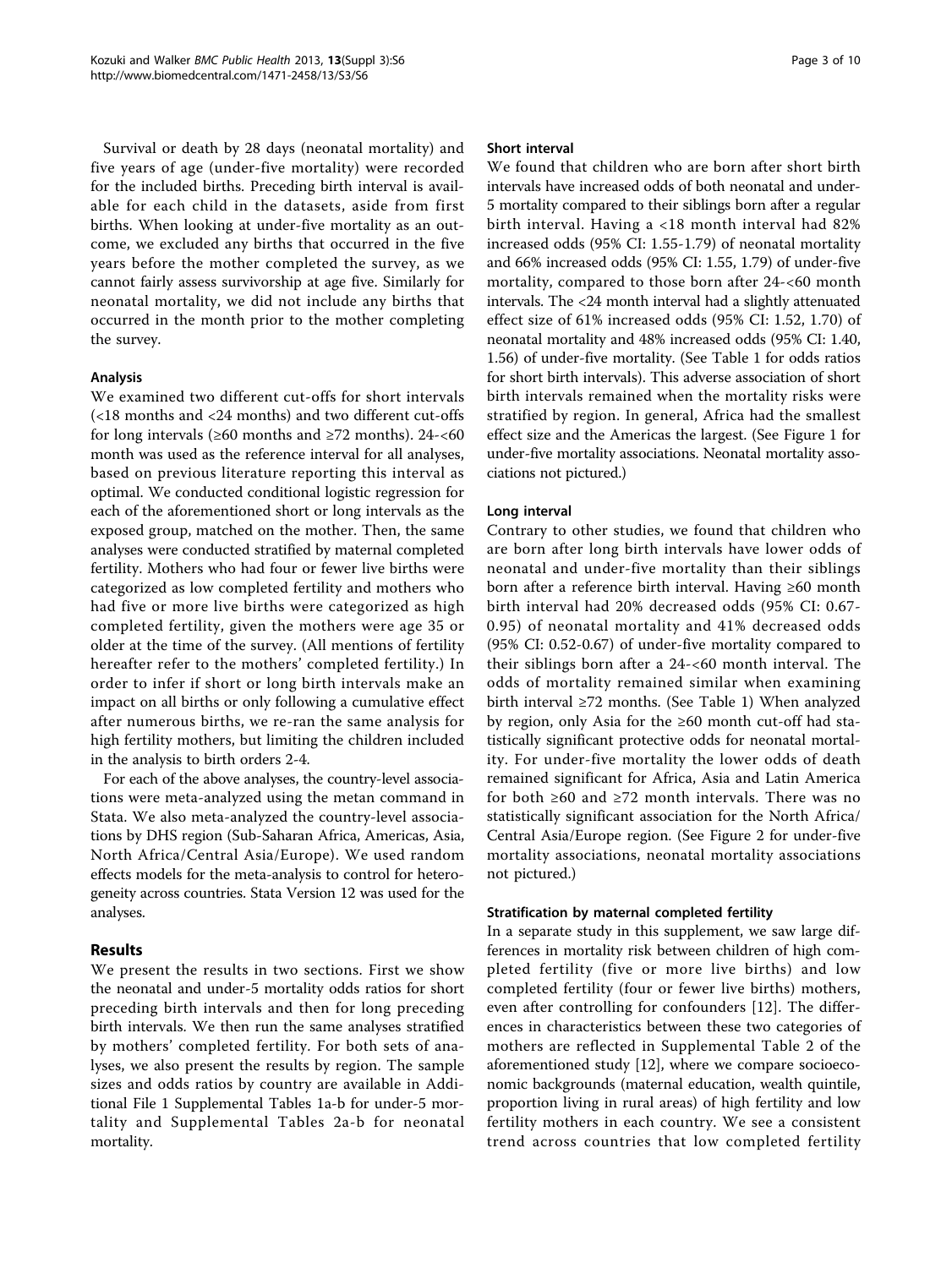| Region (number of<br>countries) |                   | <b>Short Interval</b>                                                | Reference<br>Interval | Long Interval                                |                       |  |
|---------------------------------|-------------------|----------------------------------------------------------------------|-----------------------|----------------------------------------------|-----------------------|--|
|                                 | CI)               | $<$ 18 months OR (95% $<$ 24 months OR (95% 24- $<$ 60 months<br>CI) |                       | ≥60 months OR (95% ≥72 months OR (95%<br>CI) | CI)                   |  |
| Outcome: Neonatal Mortality     |                   |                                                                      |                       |                                              |                       |  |
| Africa (n=28)                   | 1.79 (1.54, 2.09) | 1.66 (1.55, 1.78)                                                    | Ref                   | 0.81(0.59, 1.11)                             | 0.75(0.54, 1.05)      |  |
| Asia (n=8)                      | 1.74 (1.62, 1.87) | 1.55 (1.47, 1.63)                                                    | Ref                   | $0.73$ $(0.59, 0.92)$                        | $0.83$ $(0.62, 1.11)$ |  |
| Americas $n = 5$ )              | 2.15 (1.80, 2.57) | 1.82 (1.57, 2.12)                                                    | Ref                   | 0.77(0.47, 1.29)                             | 0.89(0.42, 1.86)      |  |
| Other ( $n = 6$ )               | 1.76 (1.01, 3.05) | 1.32 (0.77, 2.27)                                                    | Ref                   | 1.81 (0.77, 4.26)                            | $1.46$ (0.63, 3.42)*  |  |
| All (n=47)                      | 1.82 (1.70, 1.95) | 1.61 (1.52, 1.70)                                                    | Ref                   | $0.80$ $(0.67, 0.95)$                        | 0.85(0.69, 1.04)      |  |
| Outcome: Under-5 Mortality      |                   |                                                                      |                       |                                              |                       |  |
| Africa (n=28)                   | 1.55 (1.44, 1.67) | 1.40 (1.32, 1.50)                                                    | Ref                   | 0.55(0.47, 0.65)                             | 0.55(0.45, 0.68)      |  |
| Asia (n=8)                      | 1.70 (1.44, 2.01) | 1.53 (1.38, 1.69)                                                    | Ref                   | $0.60$ $(0.45, 0.79)$                        | $0.54$ $(0.41, 0.73)$ |  |
| Americas $n = 5$ )              | 1.90 (1.71, 2.12) | 1.70 (1.55, 1.85)                                                    | Ref                   | $0.69$ $(0.48, 0.98)$                        | $0.73$ $(0.54, 0.99)$ |  |
| Other ( $n = 6$ )               | 1.88 (1.26, 2.82) | 1.55 (1.11, 2.17)                                                    | Ref                   | $0.89$ $(0.62, 1.28)$                        | $0.73$ $(0.27, 1.94)$ |  |
| All (n=47)                      | 1.66 (1.55, 1.79) | 1.48 (1.40, 1.56)                                                    | Ref                   | $0.59$ $(0.52, 0.67)$                        | $0.58$ $(0.49, 0.67)$ |  |

<span id="page-3-0"></span>

|  | Table 1 Meta-analyzed odds ratios for risky birth intervals, with neonatal and under-5 mortality as outcomes |  |  |  |  |  |  |  |
|--|--------------------------------------------------------------------------------------------------------------|--|--|--|--|--|--|--|
|--|--------------------------------------------------------------------------------------------------------------|--|--|--|--|--|--|--|

Reference birth interval: 24-<60 months

women are better off socioeconomically, and this trend remained when statistics were averaged across all countries. All of these characteristics are generally correlated with better health and lower mortality. Noting these background differences, we stratified the birth interval associations by maternal completed fertility to see if short or long birth intervals have a differential impact on child mortality.

mortality with short birth intervals. For under-five mortality, there was no statistically significant association for the <18 months (OR 1.20, 95% CI: 0.99-1.44) but a statistically significant association for the <24 months period (OR 1.17, 95% CI 1.03-1.32). For the high completed fertility women, the odds ratios for neonatal and under-five mortality were statistically significant for both the <18 and <24 month intervals. (See Figure [3](#page-4-0) for associations with under-five mortality, Table [2](#page-5-0) for all associations.)

# Short interval

Among low completed fertility women, there were no statistically significant associations with neonatal

We found similar effects when the results above were stratified by region. Among low completed fertility women, associations between short intervals (both <18

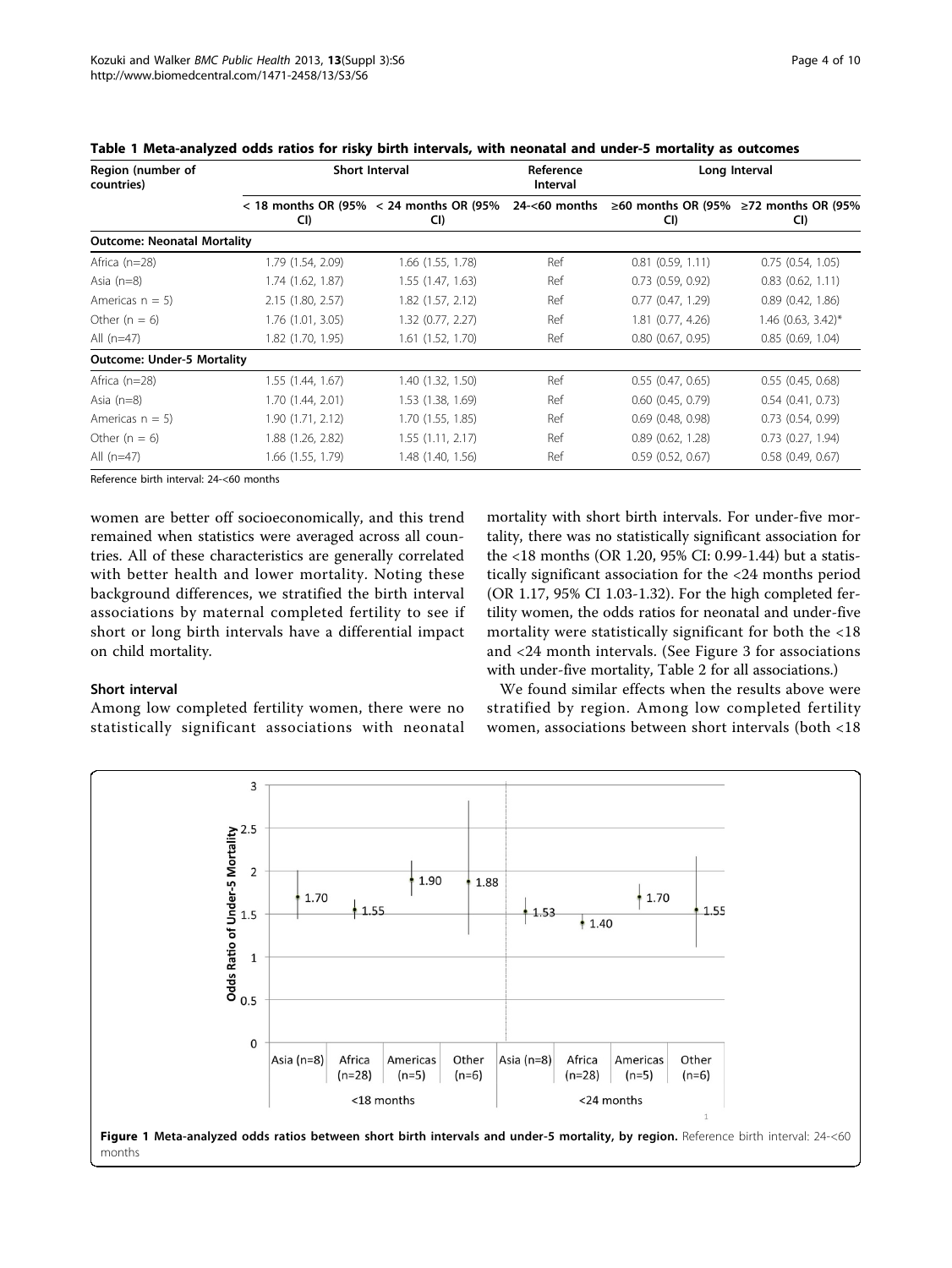<span id="page-4-0"></span>

and <24 month cut-offs) and neonatal mortality were not statistically significant in all regions. For under-5 mortality, there were mixed findings depending on the cut-off and region. In contrast, for high fertility women, the increased odds for neonatal and under-five mortality were statistically significant in all regions for both the <18 and <24 month intervals. (Table [2](#page-5-0)).

The differential impact of short birth intervals on mothers with different fertility histories could be due to background differences between the two groups. However, it could also be due to short birth intervals having a cumulative negative effect, making later births more sensitive to the deleterious effect of short intervals. To further explore this issue, we re-ran the analyses, limiting the analyzed

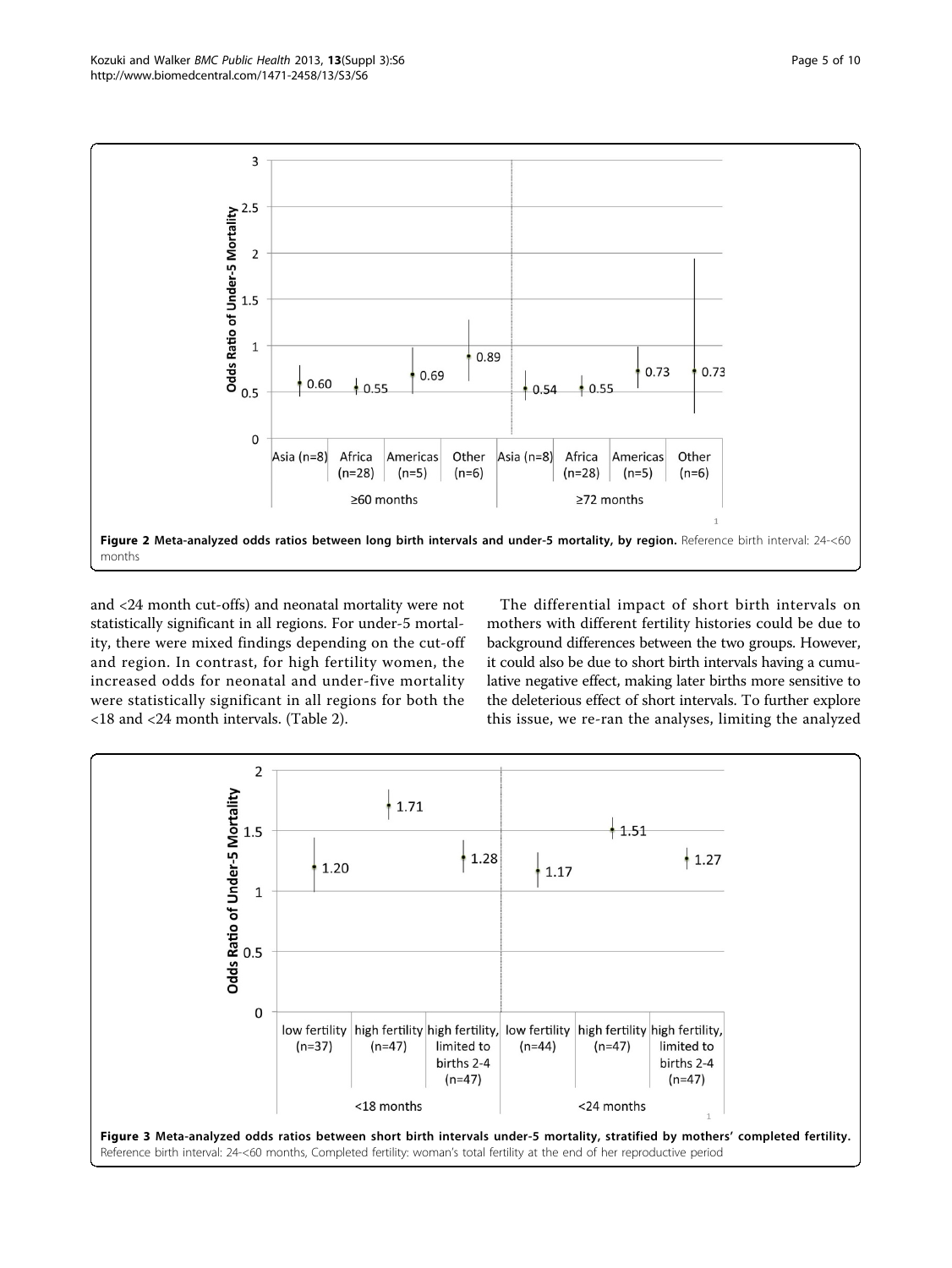| Region (number of countries)       |                       | Interval $<$ 18 months                                                                                    | Interval $<$ 24 months |                     |  |
|------------------------------------|-----------------------|-----------------------------------------------------------------------------------------------------------|------------------------|---------------------|--|
|                                    |                       | Low Fertility OR (95% CI) High fertility OR (95% CI) Low Fertility OR (95% CI) High fertility OR (95% CI) |                        |                     |  |
| <b>Outcome: Neonatal Mortality</b> |                       |                                                                                                           |                        |                     |  |
| Africa $(n=28)$                    | 0.85(0.53, 1.34)      | 1.80 (1.66, 1.94)                                                                                         | $0.87$ (0.65, 1.17)    | 1.59 (1.49, 1.69)   |  |
| Asia $(n=8)$                       | 1.20 (0.91, 1.57)     | 1.89 (1.61, 2.22)                                                                                         | 1.23 (0.94, 1.63)      | 1.71 (1.59, 1.85)   |  |
| Americas $n = 5$ )                 | 1.56 (0.84, 2.89)     | 2.24 (1.86, 2.70)                                                                                         | 1.15(0.77, 1.71)       | 1.97 (1.69, 2.28)   |  |
| Other $(n = 6)$                    | $0.86$ $(0.31, 2.35)$ | 2.59 (1.71, 3.94)                                                                                         | $0.71$ $(0.35, 1.43)$  | 2.01 (1.28, 3.18)   |  |
| All $(n=47)$                       | 1.07 (0.84, 1.37)     | 1.91 (1.77, 2.05)                                                                                         | 1.06 (0.90, 1.25)      | $1.67$ (1.58, 1.77) |  |
| <b>Outcome: Under-5 Mortality</b>  |                       |                                                                                                           |                        |                     |  |
| Africa $(n=28)$                    | $0.86$ $(0.64, 1.14)$ | 1.59 (1.47, 1.71)                                                                                         | $1.06$ $(0.89, 1.27)$  | 1.42 (1.33, 1.52)   |  |
| Asia $(n=8)$                       | 1.28(1.07, 1.55)      | 1.77 (1.50, 2.09)                                                                                         | 1.05(0.82, 1.35)       | 1.61 (1.46, 1.76)   |  |
| Americas $n = 5$ )                 | $1.72$ (1.18, 2.52)   | 1.92(1.72, 2.14)                                                                                          | 1.48 (1.08, 2.01)      | 1.73 (1.59, 1.89)   |  |
| Other $(n = 6)$                    | 1.74 (0.99, 3.05)     | 2.12 (1.46, 3.08)                                                                                         | 1.39 (0.89, 2.16)      | 1.74 (1.27, 2.37)   |  |
| All $(n=47)$                       | 1.20 (0.99, 1.44)     | 1.71 (1.59, 1.84)                                                                                         | 1.17 (1.03, 1.32)      | 1.51(1.43, 1.61)    |  |

<span id="page-5-0"></span>Table 2 Meta-analyzed odds ratios for short birth intervals with neonatal and under-5 mortality as outcomes, stratified by mother's completed fertility

Reference birth interval: 24-<60 months

Completed fertility: woman's total fertility at the end of her reproductive period

births of high fertility mothers to birth orders 2-4. As shown in Figure [3](#page-4-0) (for under-five mortality) and Table 3, there were still significant effects of both <18 and <24 month intervals on both neonatal and under-five mortality, however these odds ratios were much lower than the odds ratios that included all births of high-fertility mothers.

#### Long interval

We conducted the same analysis for long birth intervals to examine if the protective association between long birth intervals and mortality differs by fertility category of the mother. The protective association of long birth intervals became weaker in the low fertility mothers

while it became stronger in the high fertility mothers for both under-5 and neonatal mortality. (See Figure [4](#page-6-0) for under-five mortality, Table [4](#page-6-0) for all associations.) For high fertility women, the odds ratios for neonatal and under-five mortality were statistically significant for both ≥60 and ≥72 month cut-offs. For low fertility mothers, there were weak or no statistically significant protective associations. Note that several countries did not contribute odds ratios, as they had a very small sample of births and/or deaths in the longer birth interval categories when stratified by fertility. When the high fertility mothers' births were limited to birth order 2-4, there were no statistically significant changes to the associations, unlike the shift we saw for short birth intervals (See Figure [4](#page-6-0) for

Table 3 Meta-analyzed odds ratios for short birth intervals with neonatal and under-5 mortality as outcomes, comparing all children versus birth order 2-4 children of high completed fertility mothers

|                                                                  |                   | Interval $<$ 18 months                                    | Interval $<$ 24 months        |                                                           |  |
|------------------------------------------------------------------|-------------------|-----------------------------------------------------------|-------------------------------|-----------------------------------------------------------|--|
| Region (number of<br>High fertility OR<br>(95% CI)<br>countries) |                   | High fertility, limited to birth order<br>2-4 OR (95% CI) | High fertility OR<br>(95% CI) | High fertility, limited to birth order<br>2-4 OR (95% CI) |  |
| <b>Outcome: Neonatal Mortality</b>                               |                   |                                                           |                               |                                                           |  |
| Africa $(n=28)$                                                  | 1.80 (1.66, 1.94) | 1.16(1.02, 1.33)                                          | 1.59 (1.49, 1.69)             | 1.21(1.11, 1.33)                                          |  |
| Asia $(n=8)$                                                     | 1.89 (1.61, 2.22) | 1.52 (1.17, 1.97)                                         | 1.71 (1.59, 1.85)             | 1.46 (1.27, 1.67)                                         |  |
| Americas $n = 5$ )                                               | 2.24 (1.86, 2.70) | 1.78 (1.35, 2.33)                                         | 1.97 (1.69, 2.28)             | 1.72 (1.40, 2.10)                                         |  |
| Other $(n = 6)$                                                  | 2.59 (1.71, 3.94) | 2.18 (1.05, 4.54)                                         | 2.01 (1.28, 3.18)             | 1.78 (0.92, 3.45)                                         |  |
| All $(n=47)$                                                     | 1.91 (1.77, 2.05) | 1.36 (1.19, 1.55)                                         | 1.67 (1.58, 1.77)             | 1.34 (1.23, 1.46)                                         |  |
| <b>Outcome: Under-5 Mortality</b>                                |                   |                                                           |                               |                                                           |  |
| Africa $(n=28)$                                                  | 1.59(1.47, 1.71)  | 1.15(1.03, 1.28)                                          | 1.42 (1.33, 1.52)             | 1.18(1.10, 1.27)                                          |  |
| Asia $(n=8)$                                                     | 1.77 (1.50, 2.09) | 1.35(1.10, 1.65)                                          | 1.61(1.46, 1.76)              | 1.33 (1.15, 1.56)                                         |  |
| Americas $n = 5$ )                                               | 1.92(1.72, 2.14)  | $1.63$ (1.37, 1.94)                                       | 1.73 (1.59, 1.89)             | 1.55(1.37, 1.75)                                          |  |
| Other $(n = 6)$                                                  | 2.12 (1.46, 3.08) | 1.48 (0.82, 2.66)                                         | 1.74 (1.27, 2.37)             | 1.29 (0.84, 2.00)                                         |  |
| All $(n=47)$                                                     | 1.71 (1.59, 1.84) | 1.28 (1.15, 1.42)                                         | 1.51(1.43, 1.61)              | 1.27 (1.18, 1.36)                                         |  |

Reference birth interval: 24-<60 months

Completed fertility: woman's total fertility at the end of her reproductive period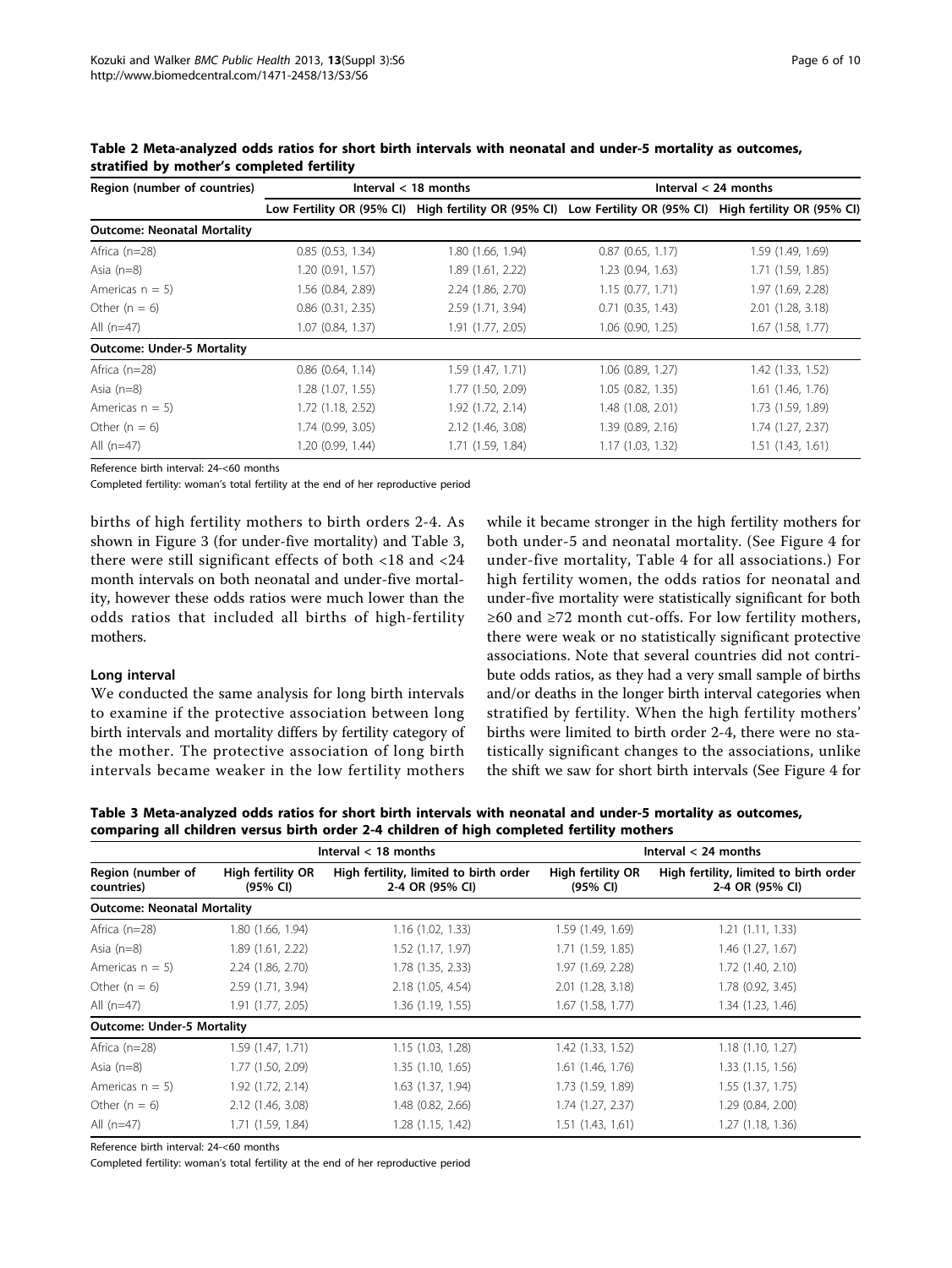<span id="page-6-0"></span>

under-five mortality, neonatal mortality not pictured). This held true for the combined associations and the region-stratified associations (Table [5\)](#page-7-0).

When stratified by region, the statistically significantly protective association among children of high fertility mothers remained in all regions but the North Africa/Central Asia/Europe region. On the other hand, the associations among children of low fertility mothers were not statistically significant across all regions, except Asia for the ≥60 month cut-off (Table 4). As there are higher

proportions of high fertility mothers in Africa and lower proportions of high fertility mothers in North Africa/ Central Asia/Europe (See Additional file [1](#page-8-0) Supplemental Table 3), the regional differences in associations for both short intervals (Table [2\)](#page-5-0) and long intervals (Table 4) may be explained by the population-level composition of high versus low fertility mothers and the differences in birth interval-mortality associations by fertility level.

A separate paper in this supplement demonstrated that parity alone does not have a large physiological impact, if

| Table 4 Meta-analyzed odds ratios for long birth intervals with neonatal and under-5 mortality as outcomes, stratified |                           |  |
|------------------------------------------------------------------------------------------------------------------------|---------------------------|--|
| by mothers' completed fertility                                                                                        |                           |  |
| Interval $\geq 60$ months                                                                                              | Interval $\geq 72$ months |  |
|                                                                                                                        |                           |  |

|                                    |                       | Interval $\geq 60$ months | Interval $\geq 72$ months                                                                                 |                        |  |
|------------------------------------|-----------------------|---------------------------|-----------------------------------------------------------------------------------------------------------|------------------------|--|
| Region (number of countries)       |                       |                           | Low Fertility OR (95% CI) High fertility OR (95% CI) Low Fertility OR (95% CI) High fertility OR (95% CI) |                        |  |
| <b>Outcome: Neonatal Mortality</b> |                       |                           |                                                                                                           |                        |  |
| Africa $(n=28)$                    | $0.96$ $(0.65, 1.40)$ | $0.70$ $(0.54, 0.92)$     | $1.01$ $(0.62, 1.64)$                                                                                     | $0.78$ $(0.58, 1.05)$  |  |
| Asia $(n=8)$                       | 1.15(0.75, 1.77)      | $0.60$ $(0.44, 0.81)$     | 0.91(0.61, 1.37)                                                                                          | $0.56$ $(0.40, 0.77)$  |  |
| Americas ( $n = 5$ )               | 1.26 (0.76, 2.09)     | $0.67$ (0.41, 1.10)*      | 1.26 (0.67, 2.38)                                                                                         | $0.79$ (0.35, 1.79)*   |  |
| Other $(n = 6)$                    | 3.37 (0.94, 12.09)    | 1.13 (0.39, 3.30)         | $3.49$ (0.67, 18.05)**                                                                                    | $1.15$ (0.33, 4.06)*** |  |
| All $(n=47)$                       | 1.14(0.89, 1.45)      | $0.69$ $(0.57, 0.84)$     | 1.04 (0.79, 1.36)                                                                                         | 0.75(0.60, 0.93)       |  |
| <b>Outcome: Under-5 Mortality</b>  |                       |                           |                                                                                                           |                        |  |
| Africa $(n=28)$                    | $0.84$ $(0.67, 1.05)$ | 0.52(0.44, 0.61)          | 0.85(0.63, 1.14)                                                                                          | $0.51$ $(0.42, 0.62)$  |  |
| Asia $(n=8)$                       | 0.77(0.61, 0.98)      | $0.49$ $(0.36, 0.68)$     | 0.75(0.53, 1.05)                                                                                          | $0.38$ $(0.29, 0.49)$  |  |
| Americas ( $n = 5$ )               | 0.94(0.57, 1.53)      | 0.59(0.44, 0.78)          | $0.83$ $(0.46, 1.49)$                                                                                     | $0.62$ (0.42, 0.91)*   |  |
| Other $(n = 6)$                    | 1.07(0.57, 1.98)      | $0.78$ $(0.49, 1.25)$     | $0.87$ (0.24, 3.22)**                                                                                     | $0.71$ (0.33, 1.53)*** |  |
| All $(n=47)$                       | $0.83$ $(0.73, 0.96)$ | $0.53$ $(0.47, 0.61)$     | $0.82$ $(0.67, 1.01)$                                                                                     | $0.50$ $(0.43, 0.59)$  |  |

\*n=5, \*\*n=3, \*\*\*n=2

Reference birth interval: 24-<60 months

Completed fertility: woman's total fertility at the end of her reproductive period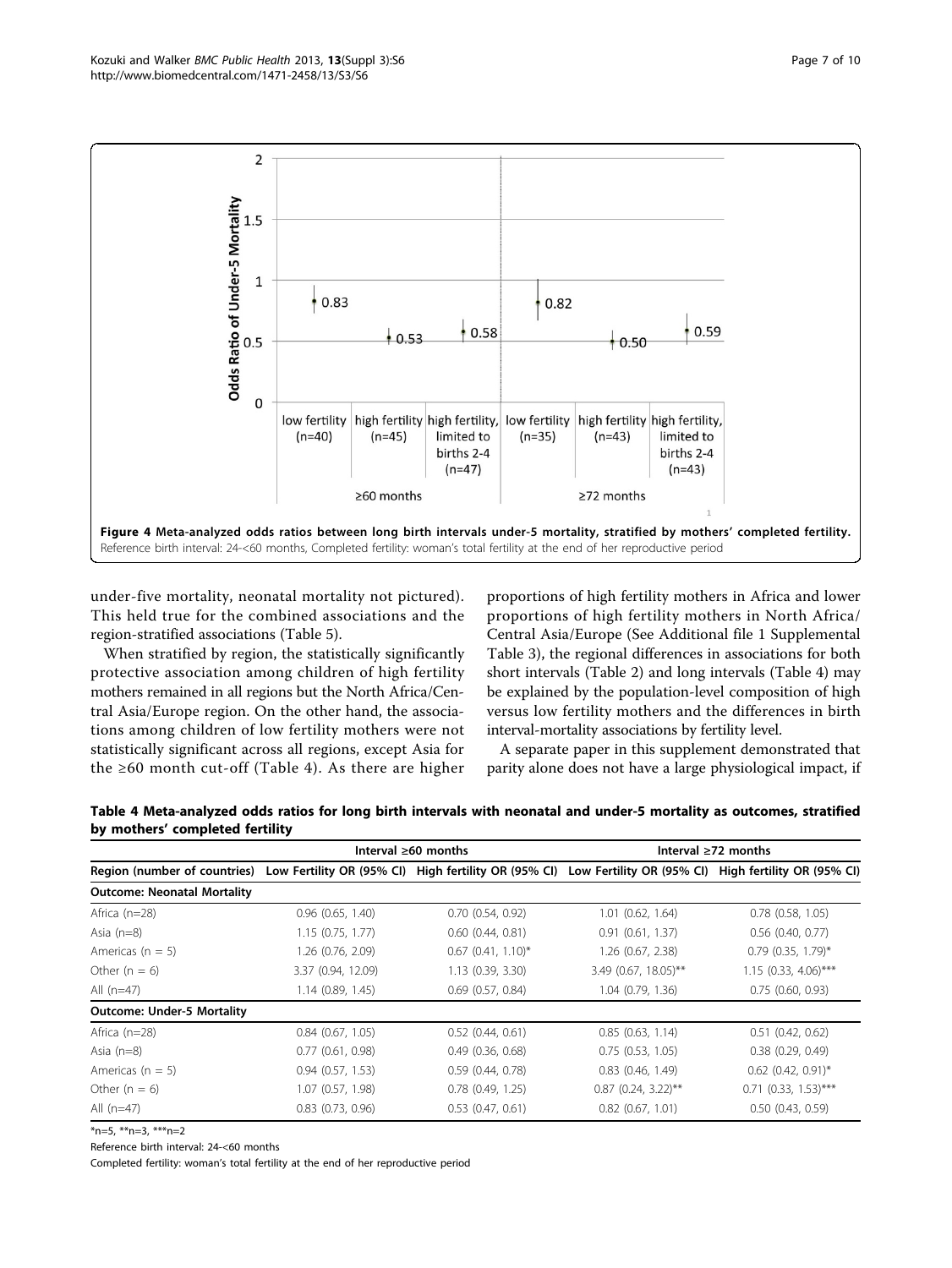|                                    |                               | Interval $\geq 60$ months                                 | Interval $\geq 72$ months     |                                                           |  |
|------------------------------------|-------------------------------|-----------------------------------------------------------|-------------------------------|-----------------------------------------------------------|--|
| Region (number of<br>countries)    | High fertility OR<br>(95% CI) | High fertility, limited to birth order<br>2-4 OR (95% CI) | High fertility OR<br>(95% CI) | High fertility, limited to birth order<br>2-4 OR (95% CI) |  |
| <b>Outcome: Neonatal Mortality</b> |                               |                                                           |                               |                                                           |  |
| Africa $(n=28)$                    | 0.70(0.54, 0.92)              | $0.82$ $(0.62, 1.08)$                                     | $0.78$ $(0.58, 1.05)$         | $0.84$ $(0.60, 1.18)$                                     |  |
| Asia $(n=8)$                       | $0.60$ $(0.44, 0.81)$         | $0.72$ $(0.38, 1.36)$                                     | $0.56$ $(0.40, 0.77)$         | $0.57$ $(0.32, 1.02)$                                     |  |
| Americas $n = 5$ )                 | $0.67$ (0.41, 1.10)*          | $0.58$ $(0.31, 1.09)^*$                                   | $0.79$ (0.35, 1.79)*          | $0.85$ (0.32, 2.24)*                                      |  |
| Other $(n = 6)$                    | 1.13(0.39, 3.30)              | $1.17$ (0.38, 3.64)***                                    | $1.15$ (0.33, 4.06)***        | $1.54$ (0.31, 7.60)****                                   |  |
| All $(n=47)$                       | $0.69$ $(0.57, 0.84)$         | $0.76$ $(0.61, 0.94)$                                     | 0.75(0.60, 0.93)              | $0.76$ $(0.58, 0.98)$                                     |  |
| <b>Outcome: Under-5 Mortality</b>  |                               |                                                           |                               |                                                           |  |
| Africa $(n=28)$                    | $0.52$ $(0.44, 0.61)$         | $0.58$ $(0.48, 0.70)$                                     | $0.51$ $(0.42, 0.62)$         | $0.58$ $(0.45, 0.75)$                                     |  |
| Asia $(n=8)$                       | $0.49$ $(0.36, 0.68)$         | $0.52$ $(0.36, 0.74)$                                     | $0.38$ $(0.29, 0.49)$         | $0.40$ $(0.27, 0.59)$                                     |  |
| Americas $n = 5$ )                 | 0.59(0.44, 0.78)              | 0.55(0.35, 0.85)                                          | $0.62$ $(0.42, 0.91)$         | $0.82$ $(0.47, 1.43)$                                     |  |
| Other $(n = 6)$                    | $0.78$ $(0.49, 1.25)$         | 1.26 (0.59, 2.69)**                                       | $0.71$ $(0.33, 1.53)$         | 4.18 (0.93, 18.84)****                                    |  |
| All $(n=47)$                       | $0.53$ $(0.47, 0.61)$         | $0.58$ $(0.49, 0.68)$                                     | $0.50$ $(0.43, 0.59)$         | 0.59(0.47, 0.73)                                          |  |

<span id="page-7-0"></span>Table 5 Meta-analyzed odds ratios for long birth intervals with neonatal and under-5 mortality as outcomes, comparing all children versus birth order 2-4 children of high fertility mothers

\*n=5, \*\*n=3, \*\*\*n=2, \*\*\*\*n=1

Reference birth interval: 24-<60 months

Completed fertility: woman's total fertility at the end of her reproductive period

at all, on child mortality [[12\]](#page-9-0), which removed the need to control for birth order. However, for descriptive purposes, we summarized the average birth orders of the included short, reference, and long birth intervals by country. We found no systematic tendencies for short, reference, or long birth intervals to occur in particular birth order (Additional file [1](#page-8-0) Supplemental Table 4). We also saw no systematic trends of certain birth intervals occurring on certain years, relative to the time of the survey (Additional file [1](#page-8-0) Supplemental Table 5).

# Conclusions

Overall, our analyses found that short preceding birth intervals (<18 months, <24 months) have higher odds of neonatal and under-five mortality, a finding that is consistent with most previous findings.[[2](#page-9-0),[13](#page-9-0)] However, in contrast to previous findings, our analyses found that long preceding birth intervals ( $\geq 60$  months,  $\geq 72$  months) have lower odds of mortality. By making mortality comparisons among births of the same mother, we believe we have controlled for most socioeconomic and other background factors that could have confounded previous cross-sectional analyses on the impact of birth intervals on child mortality. We do not expect large or systematic changes in the mother's socioeconomic or other background characteristics throughout her reproductive life to affect our findings, and we believe that any maternal age confounding is sufficiently limited by examining only births that occurred when the mothers were age 18-<35.

While the overall effects of short intervals on neonatal and under-five mortality were consistent with findings from previous studies, our analyses also found major differences in odds ratios related to fertility history of mothers. When the associations were stratified by maternal completed fertility, the association between short birth intervals and child mortality largely disappeared for mothers with low completed fertility (had four or fewer live births at the end of their reproductive period). Furthermore, odds ratios tend to report larger magnitude associations than relative risks, a more easily interpretable measure of association.[[14\]](#page-9-0) While we do not expect the effect sizes to differ widely because of the rarity of the mortality outcomes, even the statistically significant associations that remained may be minimal or non-existent if we had examined relative risks instead.

In contrast, children of mothers with high completed fertility (had five or more live births by the end of their reproductive period) had strong associations between short intervals and mortality. However, when we limited the births included in the analysis for high fertility mothers to birth order 2-4, the magnitude of the associations were attenuated while remaining statistically significant. This suggests that there may be complex interactions between short birth intervals, differences across low- and high-fertility women, and parity.

These findings seem to be consistent with the theory that maternal depletion is responsible for the higher mortality risks associated with short birth spacing.[[6,7](#page-9-0)] Low fertility mothers may have better nutritional status and access to care, hence short birth intervals may not deplete the mother's nutritional resources to a level that results in increased risk of mortality for the child. For high fertility mothers, the women may be starting out with worse nutritional status and access to care. A short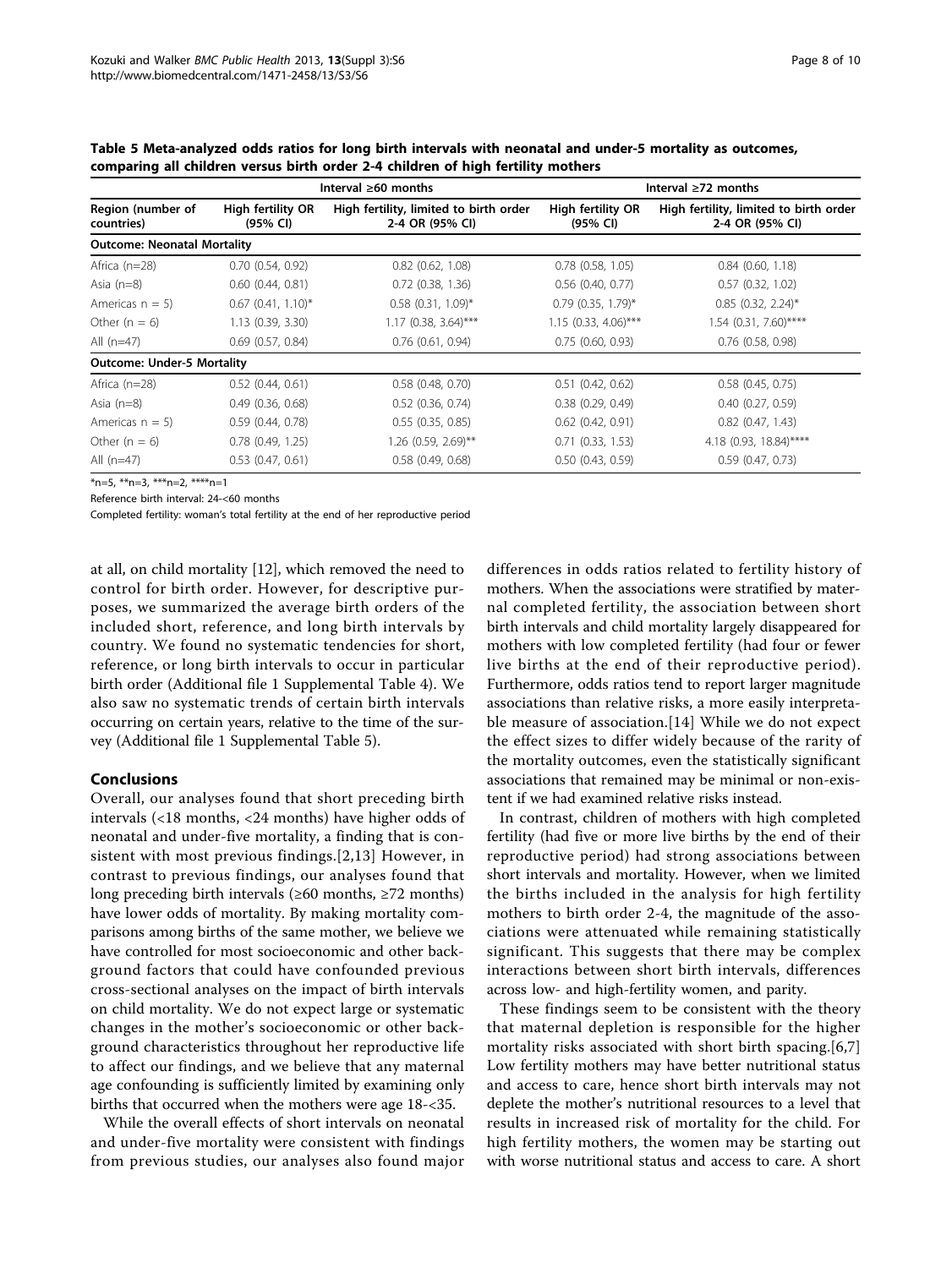<span id="page-8-0"></span>interval birth can deplete the mother's resources to a level that results in increased risk of mortality for the child, but this effect may be even greater for later births; later births may be more vulnerable to short birth intervals as a result of mothers' repeated exposure to nutritional depletion.

The maternal depletion explanation is also consistent with our findings for longer birth intervals. The protective effect against mortality of long intervals was primarily seen among the high fertility women. However, among these women, the protective effective was similar comparing all births to just their earlier births; considering our previous theory regarding the cumulative adverse effect of short intervals, we expected the protective effect to also be smaller among the earlier births and greater for later births.

Winkvist et al. [\[9](#page-9-0)] classified women into five different patterns of energy balance during a reproductive cycle in order to better define maternal depletion syndrome. Those who maintain equilibrium or have increased energy during pregnancy make up the first two categories, and a group who has decreased energy but has a long enough potential repletion phase (PRP) to regain equilibrium belongs in a third category. The fourth category of women has both negative energy intake and a short PRP, and Winkvist et al. defines this particular pattern where the short PRP is the driver of depletion as "maternal depletion syndrome." Finally the fifth category comprises of women who are so undernourished that regardless of how long the repletion intervals are, they remain negative in energy balance. From the associations we saw in our analyses, we suspect that most of the high fertility women included in our study belong to the third and fourth categories. However, the much higher fertility women may have characteristics that place them in the non-repleteable fifth category.

In contrast to our findings, previous studies have reported increased risk of neonatal and infant mortality associated with long birth intervals, even using cut-offs higher than the ones we used here. However, the previously reported adverse impact of long birth intervals may be largely affected by residual confounding. For instance, Rutstein [[1](#page-9-0)] uses a cut-off of 96 months for birth-to-conception interval, or approximately 105 months birth-to-birth interval, a 9-year gap between births. A large proportion of mothers experiencing such long intervals may be those who have experienced reproductive difficulties rather than those who consciously used family planning to delay the birth. Women who belong to the former category may be malnourished, be experiencing infections, or have other negative characteristics, and it could be those characteristics, rather than the long birth intervals, that drive their children's heightened mortality risk.

Our findings imply that lengthening birth intervals may only be physiologically beneficial to higher birth orders. Reproductive health programs may benefit more from targeting interventions to women with high parity. In contexts like India where there is a high prevalence of sterilization after a woman achieves her ideal of two or three children [[15\]](#page-9-0), lengthening birth intervals may not be a high priority. However, Winkvist's interpretation of the maternal depletion syndrome also implies that for maximum impact, reproductive health and nutritional interventions would need to be tailored to the distinct types of mothers to improve their birth outcomes, as lengthening birth intervals may not be enough.

Our study presents the impact of birth intervals on child mortality, using an innovative method of controlling for residual confounding by comparing short and long interval births to regular interval births of the same mother. Furthermore, other literature has not addressed or identified how maternal background characteristics modify the association between birth interval and mortality. This leads us to reevaluate previous findings on this topic, and reexamine the actual impact of short or long birth intervals on a child's mortality risk.

For LiST, these analyses suggest that there is a causal linkage between short birth spacing and mortality in children. Other papers in this supplement will try to further identify this mechanism and help quantify the effects to be included in the model.

# Additional material

[Additional file 1: S](http://www.biomedcentral.com/content/supplementary/1471-2458-13-S3-S6-S1.pdf)ample sizes and odds ratios for all outputs.

#### Competing interests

The authors declare that they have no competing interests.

#### Authors' contributions

NK and NW both worked on all aspects of the work for this manuscript.

#### Acknowledgements

We thank Emily Sonneveldt and the CHERG SGA-Preterm Birth working group for their contribution to developing the analysis strategy, and Maureen Norton, John Ross, John Stover, Ann Blanc, and Joanne Katz for careful review of the manuscript. This work was supported by funding from the Bill and Melinda Gates Foundation. The funding body had no role in study design; data collection, analysis, interpretation of data; in the writing of the manuscript; or in the decision to submit the manuscript for publication.

#### Declarations

The publication costs for this supplement were funded by a grant from the Bill & Melinda Gates Foundation to the US Fund for UNICEF (grant 43386 to "Promote evidence-based decision making in designing maternal, neonatal, and child health interventions in low- and middle-income countries"). The Supplement Editor is the principal investigator and lead in the development of the Lives Saved Tool (LiST), supported by grant 43386. He declares that he has no competing interests.